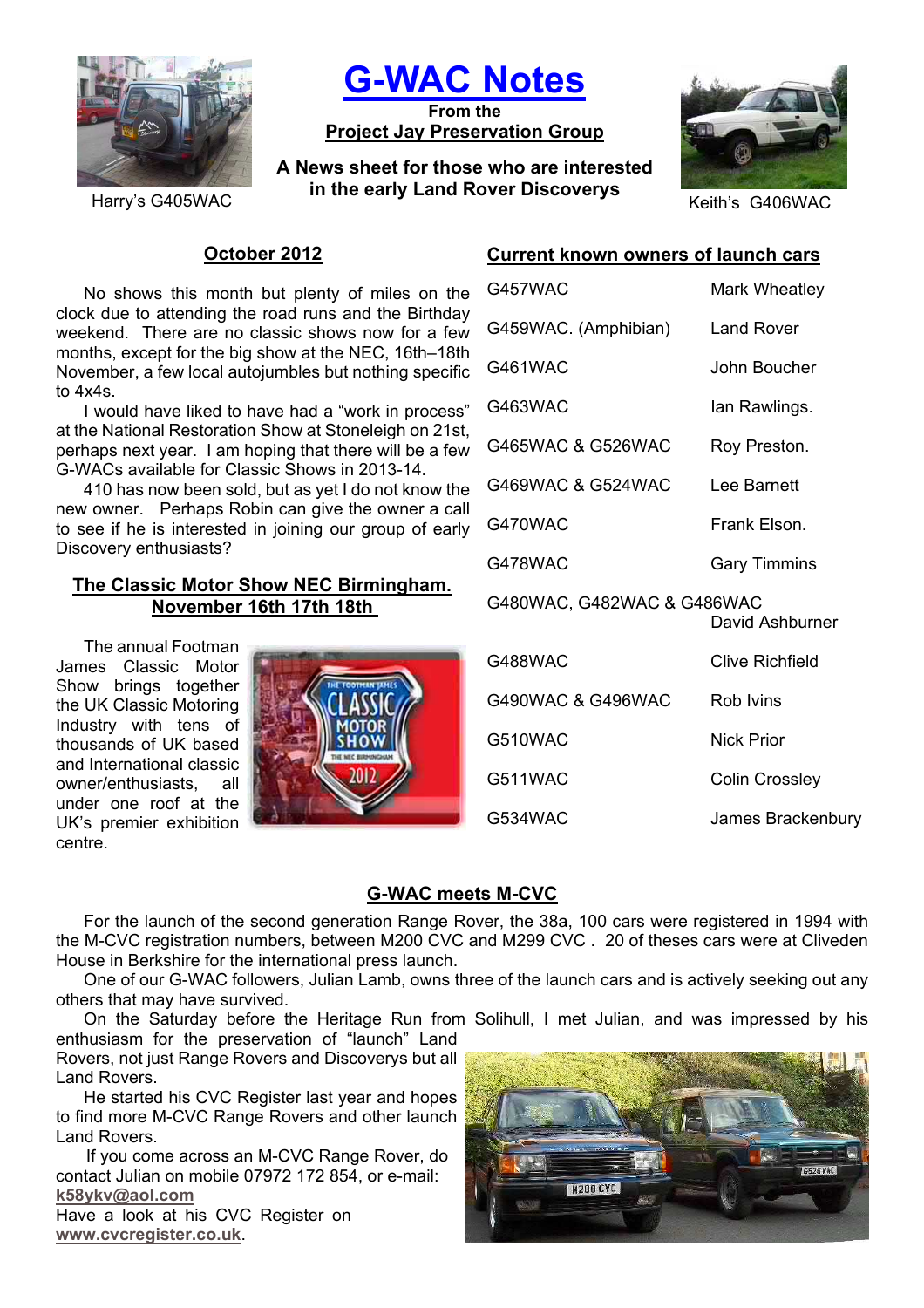#### **G406 WAC now owned by Keith Britton**

A chance phone call from Janet Smart – vice chairman of the Discovery Owners Club – alerted me to the opportunity to own a piece of Land Rover history. This turns out to be G406 WAC which was eventually purchased from Andy Baker who had owned it since January 1992. It has had three former keepers and I think it has survived quite well seeing as Andy has well used it and kept up the regular servicing.

I know that 406 is not a press release vehicle but was registered at the end of October 1989 making it one of the early G-WACs.

On trying to find it's history we contacted Janet Smart (a member of our Wessex section of Discovery Owners Club) who came up with a part-article from an AutoExpress magazine dated 1990 showing a picture of the vehicle in Romania. I then contacted AutoExpress to see if they had any more pictures or could let me have the full article as printed but they were unable to supply anything as it is all archived. But they wish to do an article on 406 in the future. My next step was to surf the internet where I came across a copy of the relevant AutoExpress for sale.

It turns out that AutoExpress magazine decided to do a mercy mission to Romania, where they took supplies to the childrens hospitals. 406 was offered by Land Rover, as new, it was fitted with an electric winch and roof rack and also a hot-start system. The pictures show 406 in the streets of Bucharest and also in front of Ceaucescu's palace where the winch can clearly be seen.

Also from Janet, a Caravan Fact Finder magazine dated 1990 shows 406 on the front cover, still with a winch fitted, and towing a new 4-wheel caravan. It looks like the picture was taken at the Amberley Chalk Pits museum.







406 does not have the winch fitted now and the front grill had been changed to hide the holes for the remote.

Restoration has started with most of the inside removed to carry out welding to the passenger foot well, the rear floor and some of the work on the sills. The inner wings are also to be replaced and I hope to finish with a complete re-spray.

I aim to finish the restoration in time to attend the 25th Anniversary weekend in Plymouth run by the Devon and Cornwall section of the Discovery Owners Club.

Keith.

#### **PETER JAMES** INSURANCE. 772 Hagley Road West, Oldbury, West Midlands. B68 0PJ. Telephone:0121 506 6040. www.peterjamesinsurance.co.uk

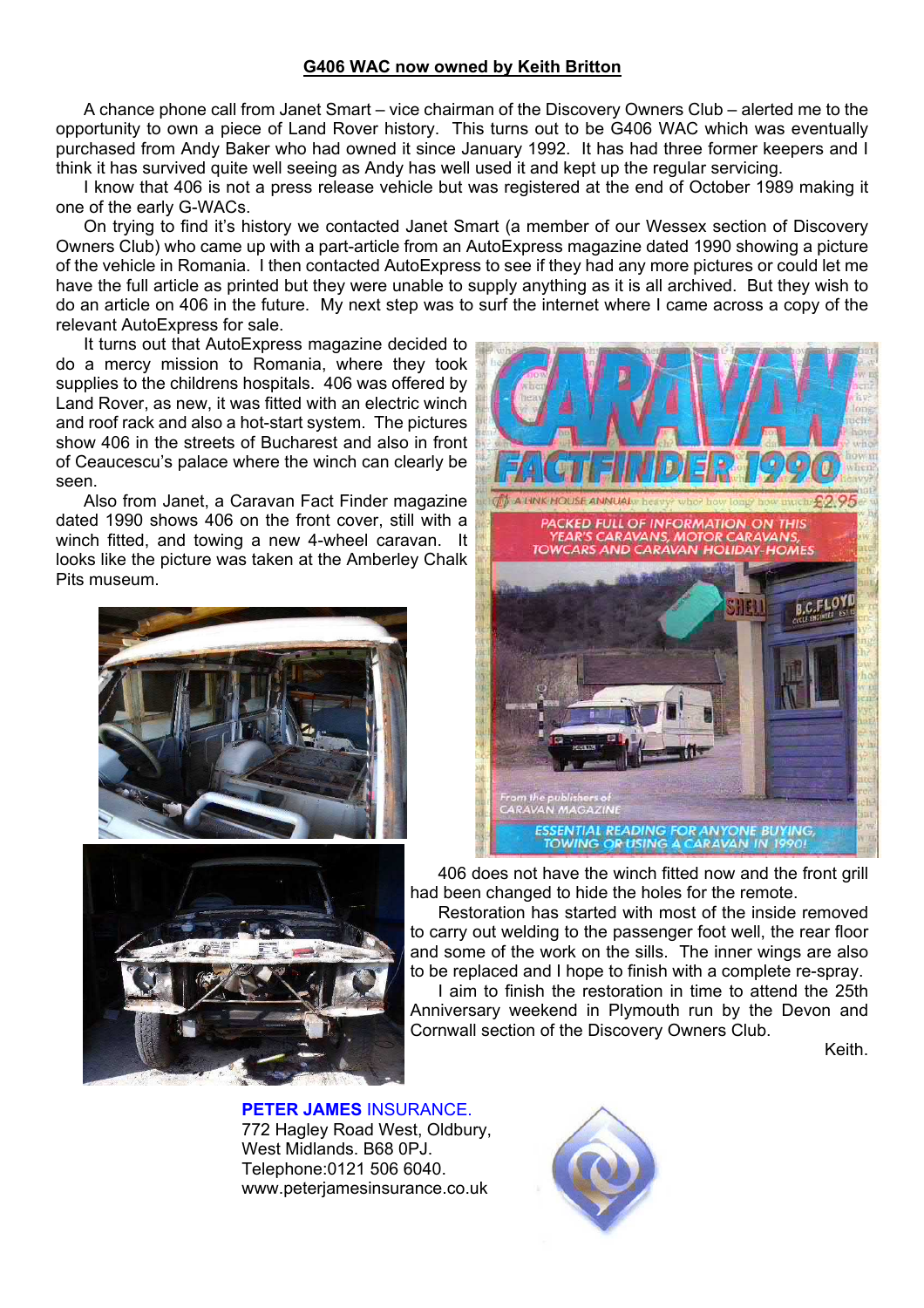## **Series 3 & 90-110 Owners Club, Northern Road Run. 7th October**

The annual run this year started from Harrogate and covered 50 miles in West Yorkshire finishing at the National Coal Mining Museum for England at Horbury, near Wakefield.

Open to all models of Land Rover, there was the usual mix of Series, Defenders, Freelanders, Range Rovers and Discoverys.

Leon and Sue had come up from the Devon & Cornwall Section of the Discovery Owners Cub to take part in the run in their 1972 Series 3 LWB Land Rover,. Leon organizes the Western Run for the Series 3 & 90–110 Club.

Margaret and I started out in our G-WAC only six vehicles back from the leader, which proved to be a good move because without an O/S map the simple route card would have been a little too difficult for us to follow.

There was quite an amount of urban roads to navigate, with traffic lights and various roundabouts to negotiate, and it was not long before we could see only two more Land Rovers behind us. When we arrived at the museum there were many of the 60 Land Rovers already there. Some of the drivers had presumably got lost and taken a direct route to the finish.

The organizers usually find us a ford to negotiate. The ford was at Dobwood Park and had quite a rocky base to it, which needed a little concentration to navigate. A marshal was on hand to offer advice as to which route to take to avoid the deep parts. The ford was on an unmade road and was the only rough stretch of the route.

We passed through the town of Otley, over the Otley Chevin and on to Menston, then back to the



towns of Halifax and Brighouse via Bingley, Harden and Oakworth.

The last leg of the run then skirted Huddersfield towards Wakefield to the mining museum where some families had booked a trip down the mine. After returning to the surface it was time for a cup of tea and a snack.

Another enjoyable run with the club, and a chance to meet old friends and have a chat.

## **The Heritage Run. 30th September. Lode Lane factory to the HMC Gaydon.**

The Heritage Motor Centre, which is at Gaydon, Warwickshire, usually stage a Land Rover Show over a weekend in spring, but this year the show was not scheduled and so the traditional road run was held as a single event.

100 Land Rovers used the Damson Lane gate at the factory from 08.00, to assemble on numbered places in the transporter loading area, the drivers signed on in the Land Rover Experience building, where tea and coffee were freely available. Old acquaintances were met and tales of Land Rovering during the past 12 months exchanged.

A driver's briefing was held at 09.40 and the column of all models of Land Rover, from the 1948 80" WB model to the latest Evoque, set out at 10.00 with a police motorcycle escort, to make its way to Gaydon, following rally style Tulip Arrow instructions.



On arrival after 11.00 at Gaydon, the area looked rather quiet due to the fact that this year there were no traders, club stands and members of the public milling around. With no clubs on site there was no interclub competitions and other activities.



There were plenty of things to do as drivers and passengers were able to enter the museum where guides were available to conduct parties round the exhibits.

Rides round the offroad course were available, and a talk on the history of Land Rover took place in a syndicate room.

A buffet lunch was provided in the rooftop room, and a complementary photograph of your car being flagged off at the start was provided.

 The weather stayed fine for us and we started to make our way back up north at 4.00pm, and look forward to next year, which may once again involve a show of some type.